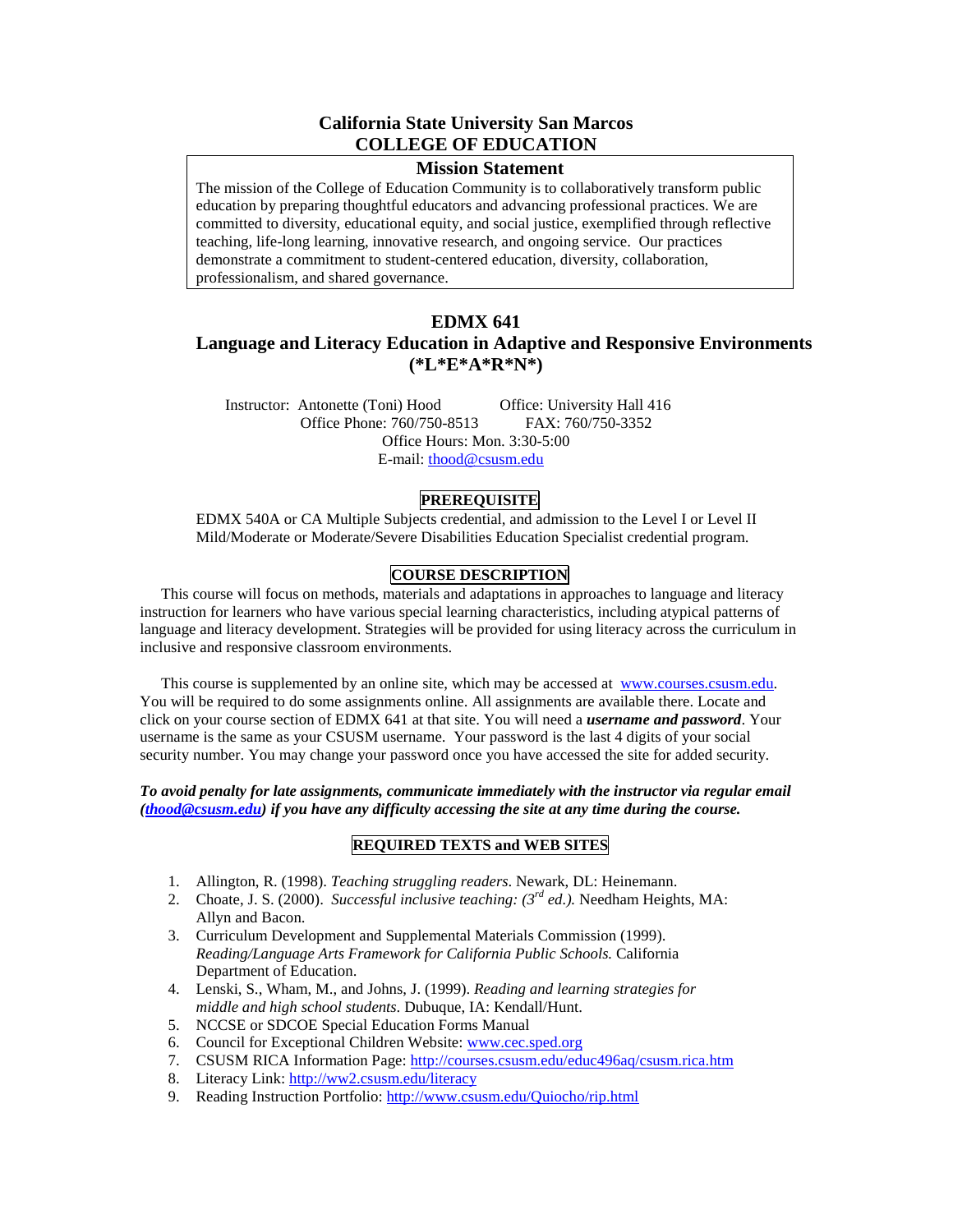## **RECOMMENDED**

- 1. American Psychological Association (2001). *Publication manual of the American Psychological Association*
- *(5th ed.).* Washington, D.C.: Author. (a.k.a. "The APA Manual")
- 2. Cary, S. (1997) *Second language learners.* York, ME: Stenhouse.
- 3. Cunningham, P. (2000). *Phonics they use: Words for reading and writing.* New York: Longman.
- 4. Johns, J. L. (2001). *Basic Reading Inventory: Pre-primer through grade twelve and early literacy assessments (8th ed.).* Dubuque, IA: Kendall/Hunt.
- 5. Manning, M., Manning, G. & Long, R. (1994) *Theme immersion: Inquiry-based curriculum in elementary and middle schools.* Portsmouth, NH: Heinemann.
- 6. Rhodes, L. & Dudley-Marling, C*.* (1996). *Readers and writers with a difference (2nd ed.).*  Portsmouth, NH: Heinemann.
- 7. Taberski, S. (2000). *On solid ground: Strategies for teaching reading K-3.* Portsmouth, NH: Heinemann.
- 8. Tompkins, G.E. (2001). *Literacy for the 21st century: A balanced approach.* Upper Saddle River, NJ: Merrill.
- 9. Walter, T. (1996). *Amazing English: How-to handbook*. Reading, MA: Addison-Wesley
- 10. Wilde, S. (1992). *You kan red this*. Portsmouth, NH: Heinemann.

# **CHILDREN'S BOOKS**

The following is a list of books that will be shared in class. While purchase of these books is not required, they are among the many books and stories that illustrate the power of using children's literature in classrooms of students at all levels – even in teacher credential programs! Several of the books could be used thematically to represent learners who struggle with language and literacy. These books are generally available at your local library, or you may want to purchase them for your personal or professional library.

- Abeel, S. Reach for the Moon
	- Bunting, E. The Wednesday Surprise
		- Carroll, L. **Jabberwocky**
		- Giff, P. Today Was a Terrible Day
	- Levine, E. I Hate English
	- Mosel, A. Tikki Tikki Tembo
	- Polacco, P. Thank You, Mr. Falker
		- Whiteley, O. Opal: The Journal of an Understanding Heart
- Young, E. Seven Blind Mice
- 
- Tsuchiya, Y. Faithful Elephants

## **ACTIVITIES AND METHODS FOR REALIZING COURSE OBJECTIVES**

class discussions group work lectures readings videos demonstrations & simulations guest speakers observation of students assessments of students written reflections service learning project

#### **EVALUATION OF ATTAINMENT OF COURSE KNOWLEDGE BASES AND SKILLS**

attendance/participation/punctuality collaborative activities theme exhibit projects  $\&$ presentations comment cards written reflections best practices report APA skills development service learning activities person-first language use

#### **COE Attendance Policy**

Due to the dynamic and interactive nature of courses in the College of Education, all students are expected to attend all classes and participate actively. At a minimum, students must attend more than 80% of class time, or s/he **may not receive a passing grade** for the course at the discretion of the instructor. Individual instructors may adopt more stringent attendance requirements. Should the student have extenuating circumstances, s/he should contact the instructor as soon as possible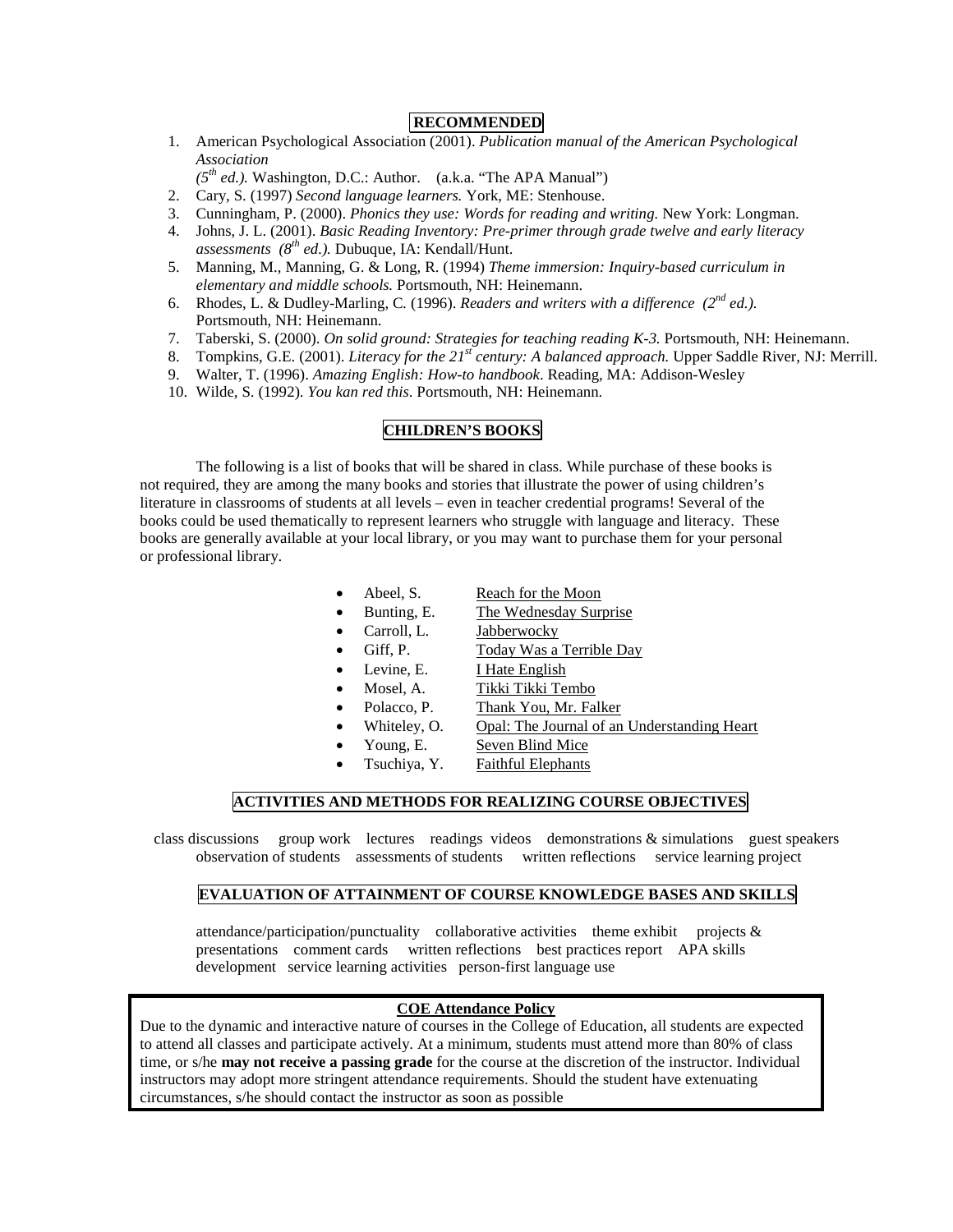### **PROFESSIONAL AND ADMINISTRATIVE REQUIREMENTS**

- Attend all class sessions, be on time, stay for the entire session, and contact the instructor and your class buddy when you must miss all or part of class.
- Use "person-first" language in all written and oral assignments and discussions (e.g., "student with autism" rather than "autistic student").
- Word process and keep copies of all written work (for potential use as professional portfolio entries).
- Complete and hand in all assignments on the given due dates for full credit. If you have extraordinary circumstances that impact completion of your assignments, please let the instructor know. Any time you have questions or concerns, please contact your instructor immediately.
- Participate in class discussions and group activities, and demonstrate positive interpersonal skills with classmates and guests.

# **CONTENT AND PERFORMANCE GOALS**

#### *The candidates will*:

- Goal 1. develop a sensitivity to and appreciation for children with special learning needs.
- Goal 2. examine the California Language Arts Framework and Standards, and gain an understanding of the curriculum of language and literacy as they are taught in the elementary, middle and secondary school.
- Goal 3. gain an understanding of how patterns of typical and atypical language development influence students academically, socially and behaviorally in today's classrooms.
- Goal 4. become familiar with current approaches to the teaching of reading and writing of children with special learning needs.
- Goal 5. understand the value of specifically designed academic instruction lessons in English for students with diverse cultural and linguistic backgrounds.
- Goal 6. become sensitive observers of children's language-using behaviors.
- Goal 7. become familiar with formal language and literacy assessment instruments and their usefulness in designing appropriate instruction.
- Goal 8. become familiar with informal language and literacy assessments, such as portfolios, performance and presentation options, and their usefulness in designing appropriate instruction.
- Goal 9. demonstrate the ability to design and adapt instruction and classroom environments which are responsive to all learners.
- Goal 10. translate language and literacy assessment and evaluation results into effective instructional goals and objectives for all learners.
- Goal 11. understand middle and secondary language and literacy issues in today's classrooms
- Goal 12. develop an appreciation for the need of all learners to experience success in middle and secondary classrooms.
- Goal 13. develop effective collaboration skills which will assist in positively influencing language and literacy curriculum decisions in today's schools.
- Goal 14. develop the ability to select appropriate materials and instructional strategies to meet the individual needs of students.
- Goal 15. develop a respect for each students, his/her abilities and background, and the student's rights to instruction that meets his/her individual needs.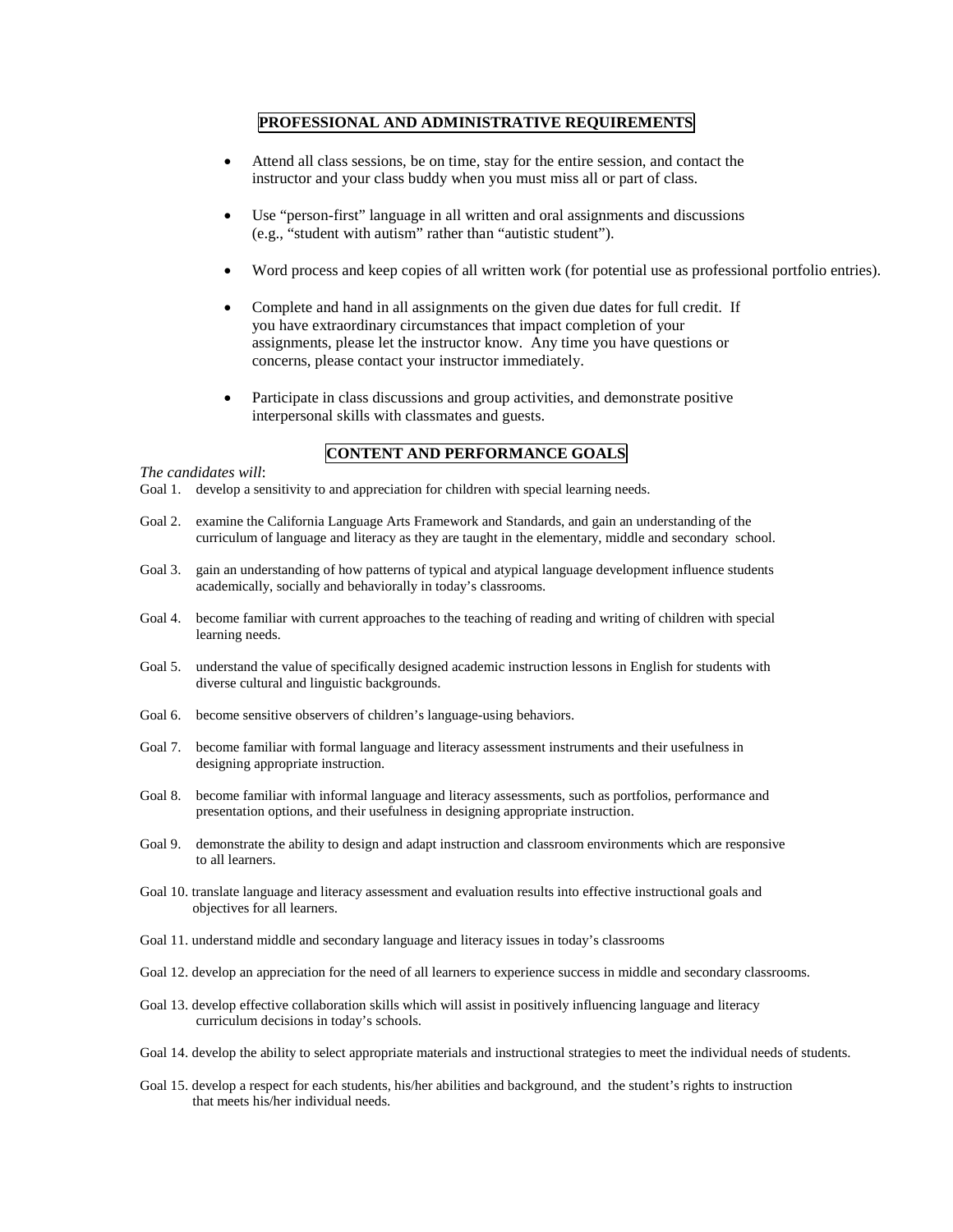# **CROSS-CULTURAL, LANGUAGE AND ACADEMIC DEVELOPMENT (CLAD) COMPETENCIES**

| <b>PART 1:LANGUAGE STRUCTURE</b><br>AND FIRST- AND SECOND-LANGUAGE<br><b>DEVELOPMENT</b>                                                     | <b>METHODOLOGY OF BILINGUAL</b><br>PART 2:<br>ENGLISH LANGUAGE DEVELOPMENT, AND<br><b>CONTENT INSTRUCTION</b>               | <b>PART 3: CULTURE AND</b><br><b>CULTURAL DIVERSITY</b>                                             |
|----------------------------------------------------------------------------------------------------------------------------------------------|-----------------------------------------------------------------------------------------------------------------------------|-----------------------------------------------------------------------------------------------------|
|                                                                                                                                              |                                                                                                                             |                                                                                                     |
| I. Language Structure and Use:<br><b>Universals and Differences</b>                                                                          | I. Theories and Methods of Bilingual Education                                                                              | <b>I. The Nature of Culture</b>                                                                     |
| (including the structure of English)                                                                                                         |                                                                                                                             |                                                                                                     |
| A. The sound systems of language (phonology)                                                                                                 | A. Foundations                                                                                                              | A. Definitions of culture                                                                           |
| <b>B.</b> Word formation (morphology)                                                                                                        | <b>B.</b> Organizational models: What works for whom?                                                                       | <b>B.</b> Perceptions of culture                                                                    |
|                                                                                                                                              |                                                                                                                             |                                                                                                     |
| C. Syntax                                                                                                                                    | C. Instructional strategies                                                                                                 | C. Intragroup differences (e.g., ethnicity, race,<br>generations, and micro-cultures)               |
| <b>D.</b> Word meaning (semantics)                                                                                                           | II. Theories and Methods for Instruction In and<br><b>Through English</b>                                                   | D.<br>Physical geography and its<br>effects on culture                                              |
|                                                                                                                                              | A. Teacher delivery for both English language                                                                               |                                                                                                     |
| E. Language in context                                                                                                                       | development and content instruction                                                                                         | E. Cultural congruence                                                                              |
| <b>F.</b> Written discourse                                                                                                                  | <b>B.</b> Approaches with a focus on English language                                                                       | II. Manifestations of Culture: Learning Abo                                                         |
|                                                                                                                                              | development                                                                                                                 | <b>Students</b>                                                                                     |
| G. Oral discourse                                                                                                                            | C. Approaches with a focus on content area<br>instruction (specially designed academic<br>instruction delivered in English) | A. What teachers should learn about their stude                                                     |
| H. Nonverbal communication                                                                                                                   | <b>D.</b> Working with paraprofessionals                                                                                    | <b>B.</b> How teachers can learn about<br>their students                                            |
| II. Theories and Factors in First- and Second-Language<br><b>Development</b>                                                                 | <b>III.</b> Language and Content Area Assessment                                                                            | C. How teachers can use what they learn about<br>their students<br>(culturally-responsive pedagogy) |
| A. Historical and current theories and models of language<br>analysis that have implications for second-language<br>development and pedagogy | A. Purpose                                                                                                                  | <b>III.</b> Cultural Contact                                                                        |
| B. Psychological factors affecting first- and second-<br>language development                                                                | <b>B.</b> Methods                                                                                                           | A. Concepts of cultural contact                                                                     |
| C. Socio-cultural factors affecting first- and second-<br>language development                                                               | C. State mandates                                                                                                           | Stages of individual cultural contact                                                               |
| D. Pedagogical factors affecting first- and second-language<br>development                                                                   | <b>D.</b> Limitations of assessment                                                                                         | C. The dynamics of prejudice                                                                        |
| E. Political factors affecting first- and second-language<br>development                                                                     | E. Technical concepts                                                                                                       | D. Strategies for conflict resolution                                                               |

# **ASSIGNMENTS**

#### **CLASS PARTICIPATION (15 POINTS)**

Regular, punctual attendance is required, as it is critical and expected in this profession. The experiences, activities and discussions of class meetings are difficult to recreate on your own. In addition to the assignments that follow, you will be expected to fully participate in each class, **as well as in the online course supplement as directed**. You will be expected to demonstrate professional behaviors at all times.

## **READING COMMENTS**

#### **(Posted to Discussion Board in online course supplement) (25 POINTS)**

It is expected that you will do all assigned readings and will come to class prepared to discuss them. To come prepared, write at least two (2) reflective comments from the readings (texts and websites) for that session. Do not summarize what you have read. If the readings are from more than one source, comment on more than one source. The comments should be posted to the Discussion Board of the online supplement **prior to class**. Please reference the source of your comments and questions. No comments are due for the first or last classes, or for class #13. **No late comments will be accepted**.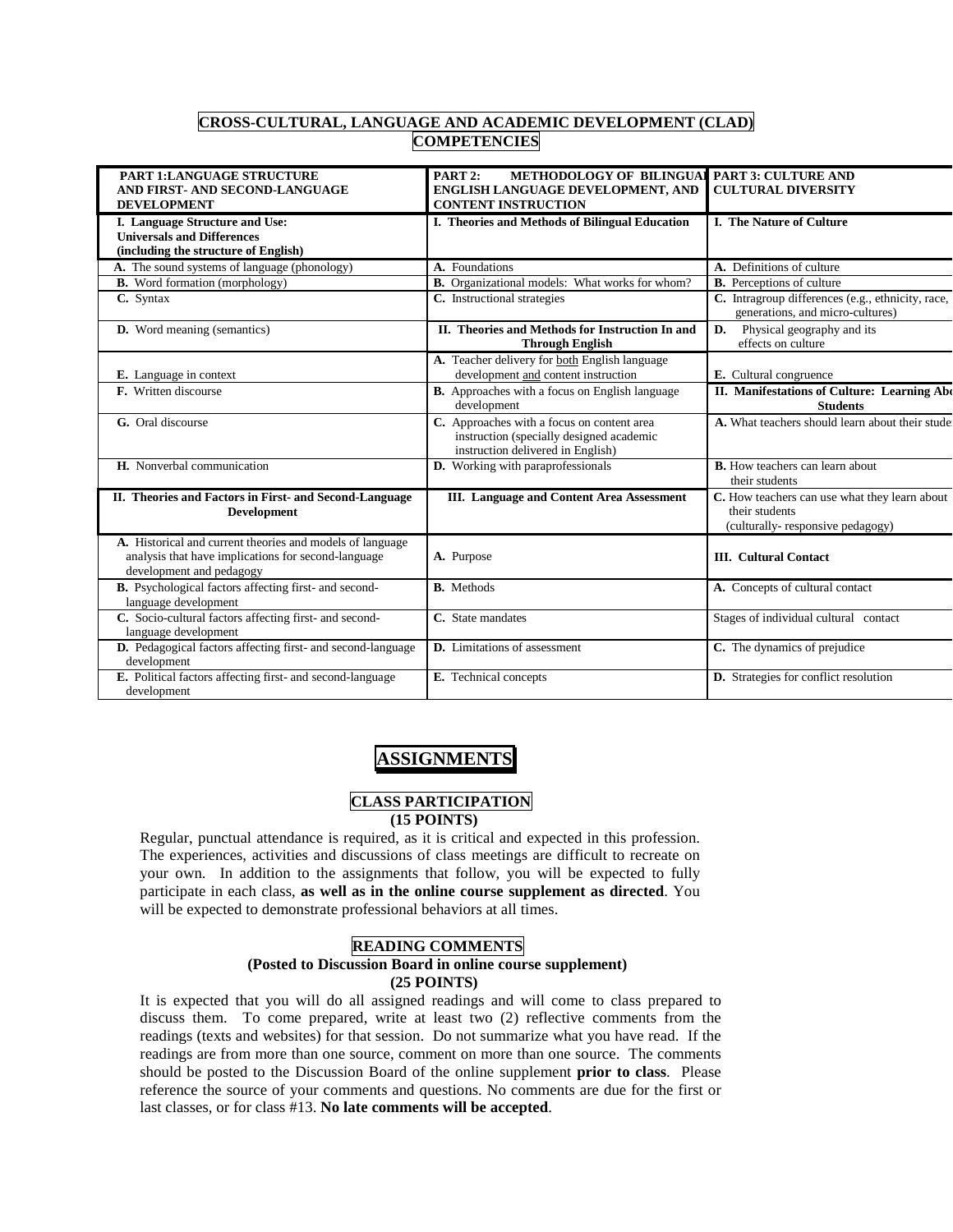#### **DISABILITY FACTS (5 POINTS)**

During the first class, you will be assigned a disability to investigate. Using resources you may have from other/previous classes, plus the web sites provided through our online Course Supplement, you will post the following information on the Discussion Board on or before the second class meeting date (prior to class). These postings should include the following information:

- A specific definition of the disability or area of diversity, with any known statistics
- Examples of ways in which this disability or area of diversity may affect or create special problems in language and literacy achievement, interest, performance, and/or growth and development
- At least 2 ideas for remediating or supporting the student whose disability or area of diversity is interfering with his/her language and literacy achievement, interest, performance, and/or growth and development

**It is suggested that you type your response on a Word document, and then copy and paste it onto the Discussion Board. In that way, you will be able to spell and grammar check your response (which you will NOT be able to do if you type it directly onto a Discussion Board message.)**

## **CREATING A LANGUAGE-RICH ENVIRONMENT (5 POINTS)**

You will come to the designated class ready to contribute to the Language-Rich Environment. You will prepare something that would enhance a classroom learning environment, such as a calendar, a class rules poster, alphabet cards, etc. We will talk more about this in class. A 4x6 index card that includes the following information will accompany your contribution: your name, what you contributed, and why it would be important, in terms of its impact on language development, to include it. Only the index card will be collected.

#### **CO-TEACHING PRESENTATIONS: STRATEGIES FOR MIDDLE AND HIGH SCHOOL LEARNERS (5 POINTS)**

Using the Lenski text as your primary resource, during a designated class session you will present **with a partner** a 10-15-minute lecturette about reading and learning strategies for middle and high school students. Your team will demonstrate at least two strategies that would be useful when working with students with special learning needs in an inclusive classroom setting. Accompany your lecturette with two overheads and a brief handout (2 pages max per team) of your topic and the strategies demonstrated. Make a copy of the handout for the instructor and each class member.

## **ALLINGTON ARTICLES: ANNOTATED BIBLIOGRAPHY**

## **(5 POINTS)**

You will be assigned 2 articles to read from your Allington text. After reading each article, please follow these directions and post your article reviews on the course online Discussion board for all to see.

Part I: Citation of article read (Please refer to APA for accuracy in citation format.) Part II: Brief summary of article read (Write one paragraph summarizing the article read.) Part III: Your reaction to the article (Write one or two paragraphs summarizing your reaction to the article. How did you feel after reading it? Did it give you new, interesting, fascination, conflicting information or insights? Based on this reading, were your ideas changed, enhanced, etc.?

Type and save your response in a Word document first; then copy and paste (NOT ATTACH) it into the Discussion Board. In that way, you will be able to spellcheck and grammarcheck your response (which you would not be able to do if you type it directly into the Discussion Board message.)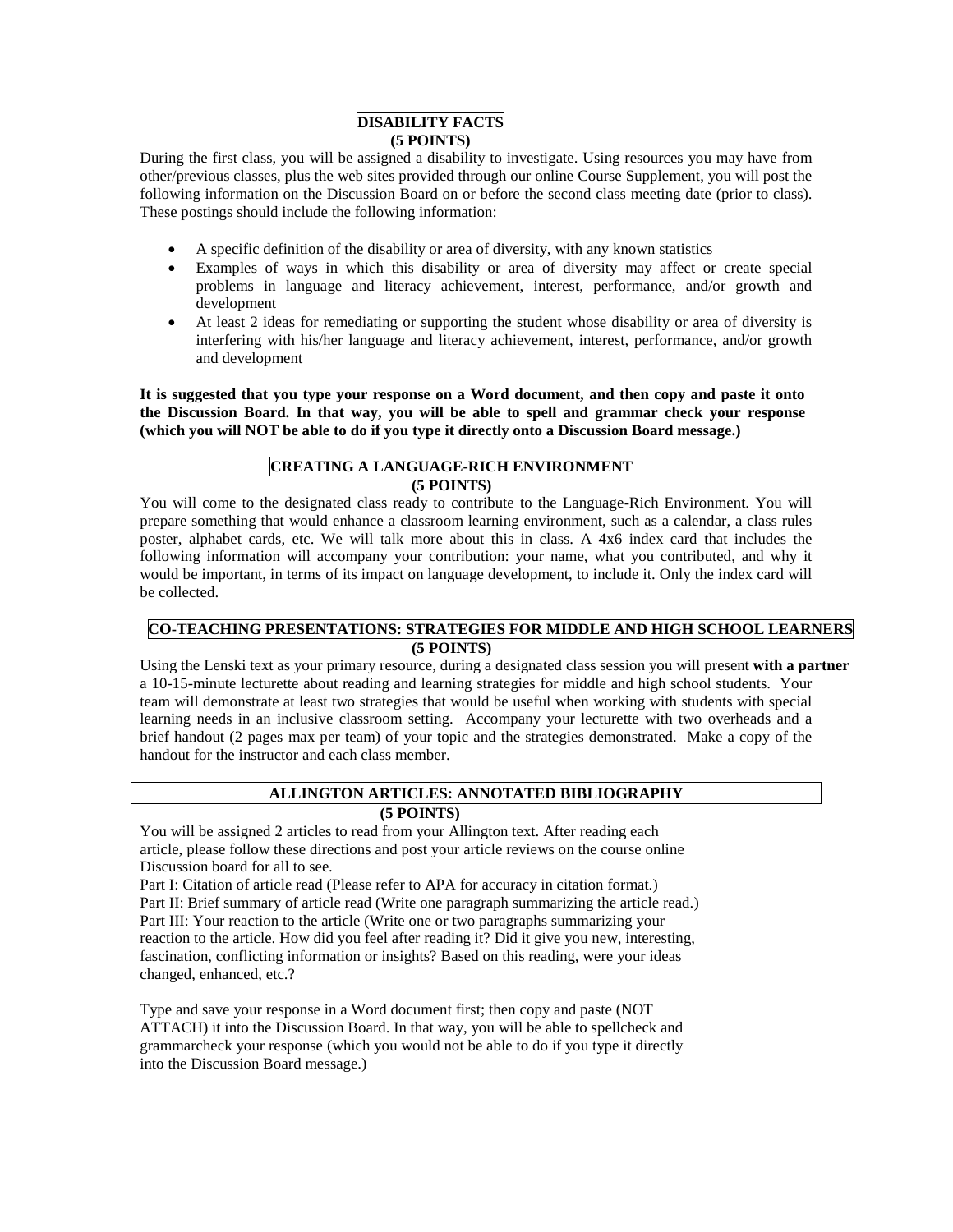## **BEST PRACTICES FOR STRUGGLING READERS AND WRITERS REPORT (10 POINTS)**

**Note: You will be using the information from the Case Study on the RICA Scenario page [\(http://courses.csusm.edu/educ496aq/scenarios.html\)](http://courses.csusm.edu/educ496aq/scenarios.html) for this assignment.**

#### **Part I: Assessing Mark's Reading and Writing Behaviors** (approx. 2-3 pages)

- Using the information given, respond to these questions:
- 1. What would you determine to be Mark's strengths?
- 2. What would you determine to be Mark's weaknesses?
- 3. What is your evidence to support your conclusions?

#### **Part II: Two Best Practices** (approx. 4-6 pages)

Investigate two (2) teaching strategies that are, according to your research and observation, effective in teaching reading and/or writing to struggling learners. **One of the Best Practices you will report on will be Cooperative Group Learning (CGL)**. You will decide upon the other one.

#### **Part III: Instructional Plan** (approx. 2-4 pages)

Based upon your investigation, describe an instructional plan you would develop for Mark to improve his reading, writing, spelling and response to literature? Your plan should demonstrate how you would differentiate instruction, curriculum, and/or assessment for Mark.

Your research and observation report should be in APA format, and should include ALL of the following:

- name and brief description of identified strategies,
- text synopsis and internet discoveries of identified strategies
- direct contact with and interview of /discussion with teachers about the strategies, OR observation of strategies in use and overall impressions of effectiveness
- suggested uses for and/or adaptations of strategies reported

#### **Part IV: Best Practices Statements** (one page)

 To conclude your report, you must be able to demonstrate through your research, observation, interview/discussion with teachers and/or your own professional and informed opinions, exactly **WHY** you consider these to be "Best Practices." Please make a simple statement relating to each practice that demonstrates your confidence that your choices are, indeed, "Best Practices."

#### **Part V: Reference Page** (approx. one page)

 Please cite all resources used, including personal interviews, web sites, texts, journals, and personal experiences. **Use APA format for citations.**

#### **CONTENT AND PERFORMANCE GOALS: PORTFOLIO CONFERENCE - SECTION #15 (20 POINTS)**

During class #13, we will have small group Portfolio Conferences, at which time you will share Section #15 of your Portfolio to demonstrate the Content and Performance Goal competencies required by your program.

*For students in the Concurrent Credential Program, this Portfolio Section will be added to the Portfolio completed in EDMX 540. For those of you who are adding on a Special Education credential, or those of you who are getting your Masters in Special Education, this is the ONLY section you are required to bring to the Portfolio Conference.*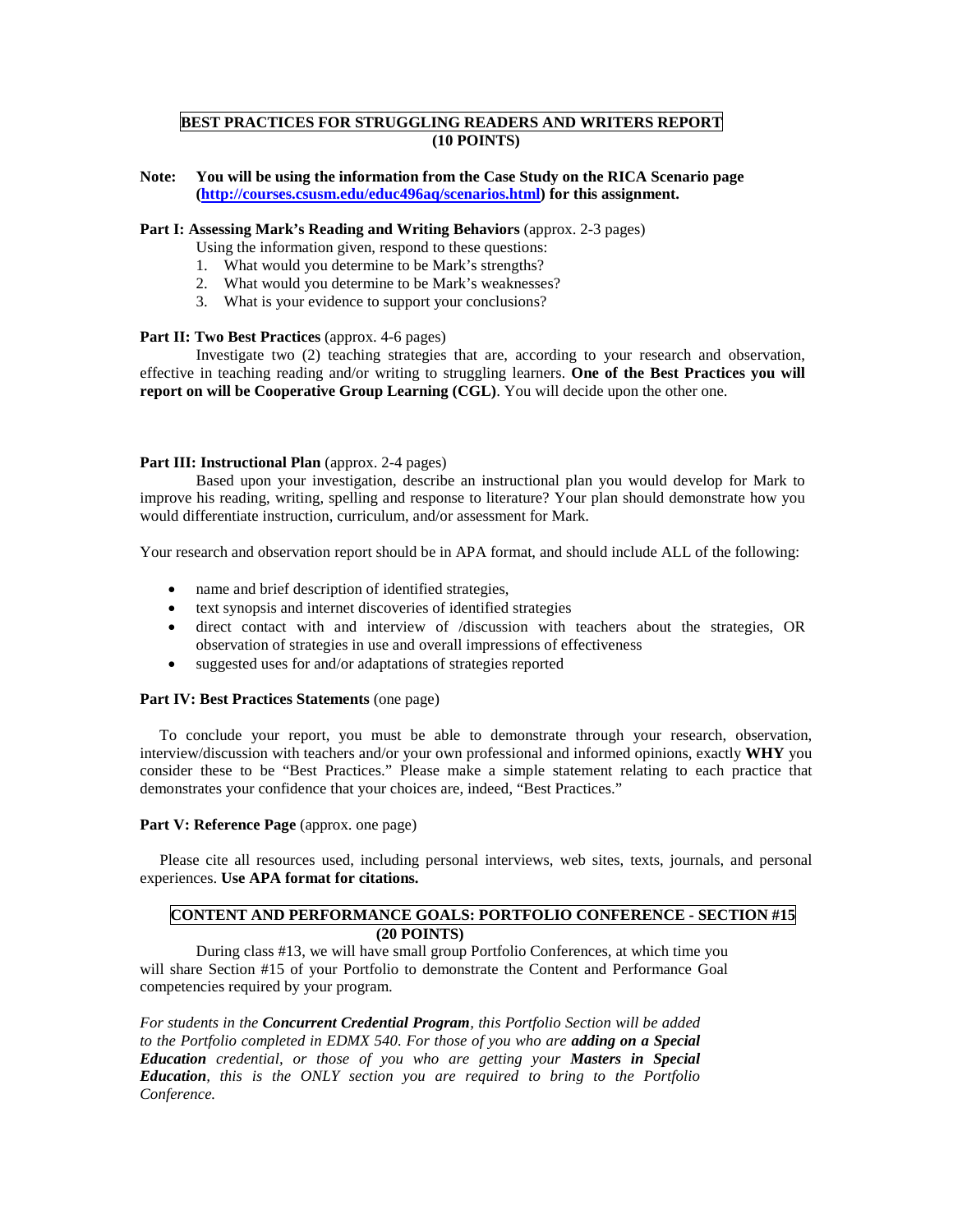#### **Part I: Section #15**

During the semester, you will compile in a three-ring binder evidence that relates to each of the **15** Content and Performance Goals of this course. The evidence must be based upon the class sessions, assigned readings, your classroom experiences, your personal views and other experiences. You may also include information from professional journals or other sources in areas in which you feel you need more information.

#### **Part II: Self-Evaluation**

Locate the Self-Evaluation on the online Course Supplement. Follow the directions given there, and bring a copy of the completed Self-Evaluation to the Portfolio Conference. Place a copy of the Self-Evaluation in your Portfolio Section #15. You will receive feedback on your Self-Evaluation during our final class session. If there are any suggested amendments, re-do your Portfolio Self-Evaluation to reflect the amendments, so that when you present your portfolio, it will be your BEST work!

## **LANGUAGE AND LITERACY THEME EXHIBIT (10 POINTS)**

In our last class, as part of a total **class exhibition**, you will create with your partners (up to 4 persons per exhibit), a display, showcasing a themed 'Center' of self-made language and literacy activities that relate to chosen pieces of children's literature suitable for use in (your choice!) a **diverse and inclusive** elementary, middle or secondary general education classroom setting.

#### **Suggestions for themes will be discussed in class, and will be in accordance with the Theme Immersion concepts presented. In other words: No "Bears" or "Apples", please!)**

Your 'Center' display should include the following:

- (1 point) the actual books represented in the activities, and other props to enhance your display (Note: Additional 'props' beyond the books are not required.)
- (2 points) a display board with a theme title, 'pockets' or illustrations relating to your theme, and a one-page brief description of each activity in your 'Center"
- (2.5 points) One game that YOU have created to coordinate with your theme, which is appropriate for the literature being used. A 4x6-index card that has a written language and literacy objective, and a description how to play the game must accompany the game.

*Note: You may model your game after one already in use (e.g., Scrabble or BINGO), or design your own!*

- (2.5 points) One activity that YOU have created that can be generally done by the students independently or with a peer. A 4x6 index card that has a written language and literacy objective, and a description of how to do the activity must accompany the activity.
- (2 points) a self-monitoring student evaluation component that is written with behavioral objective prompts which relate to the theme of the Center. The evaluation should include:
	- a place for the student's name
	- the names of the games and activities
	- a written language or literacy objective below each game or activity name
	- a place to indicate the number of times the game/activity was attempted (minimum=2)
	- a written prompt to be completed by the students that states the student's level of success in the game or activity.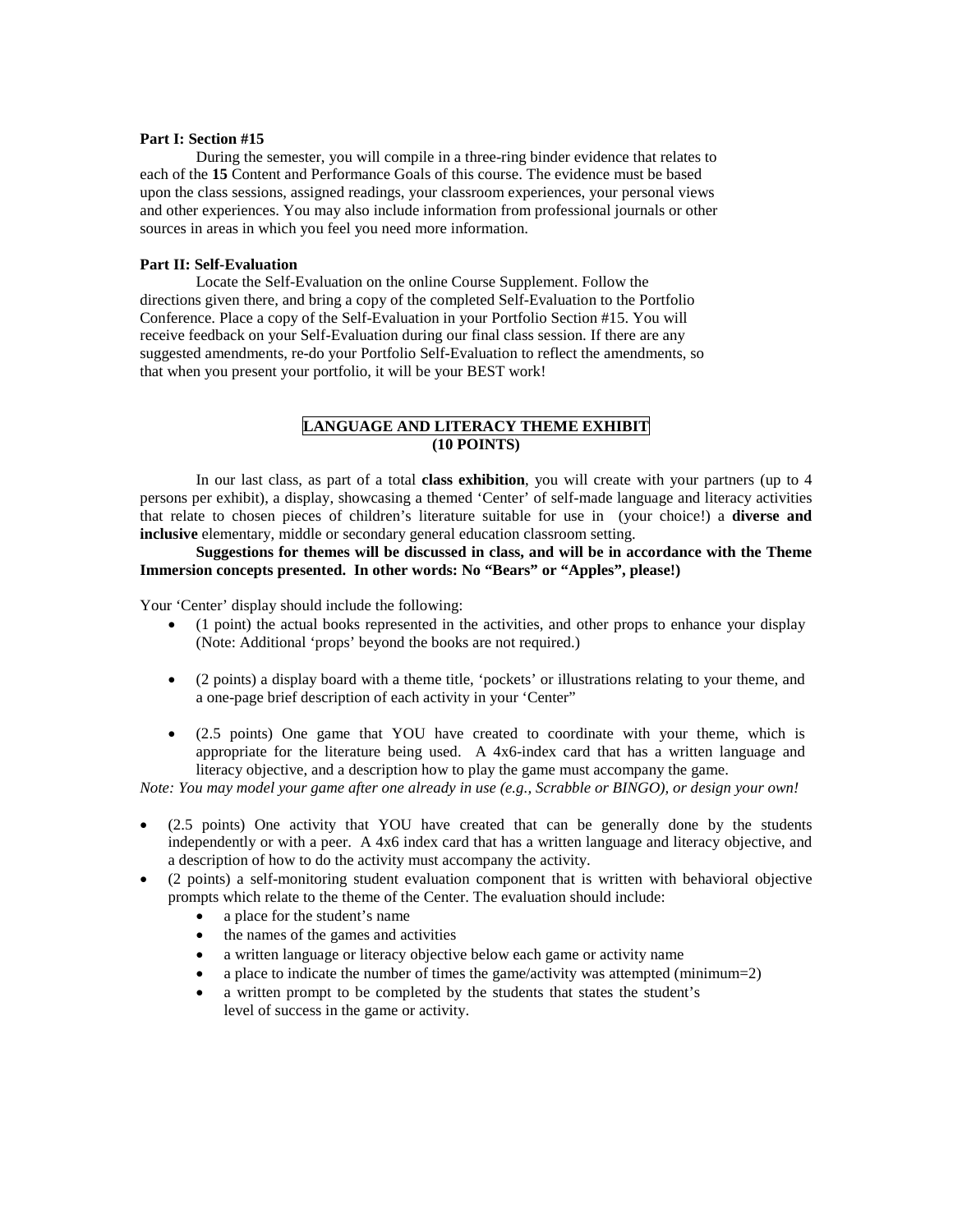#### **For example: (Note: Students fill in the blanks.)**

**Student's Name**: Logan **Game #1**: Earth Watch **Game Objective**: Given the game called Earth Watch, the student will be able to use the letter tiles to spell at least 10 words on the accompanying environmental checklist. **Number of times completed:** 2 **Success**: Given the game Earth Watch, I am able to spell [10] of the words on our environmental checklist with letter tiles.

Please make a copy of your game description (with objectives), your activity description (with objectives) and your self-monitoring form for the instructor and EACH member of the class. (This will be a three-page handout with a title page.)

- The **title page must include** with your names and the roles you assumed in this project.
- The handout packet should be three-hole punched, so they may be filed in a 3ring binder. In so doing, you will each end our course with several ideas for games and activities to accompany theme immersions that you do with your students in the future.

## **RUBRIC FOR ASSIGNMENTS**

5 points – highest range of achievement; on time; complete; exhaustive; significant evidence of critical thinking and reflection, application of new information, and analysis, synthesis, or evaluation of course content; significant effort to extend learning to highest levels

4 points - high range of achievement; on time; complete; significant evidence of knowledge and comprehension of course content; some evidence of ability to analyze and generalize new information; noticeable effort to extend learning to high level

3 points - mid-range achievement; on time; some gaps; generally solid work; some evidence of knowledge and comprehension of course content; consistent effort in most parts

2 points - mid-range achievement; on time; several gaps/incomplete; evidence of some emerging knowledge and comprehension of course content; inconsistent/sporadic effort

1 point - low range achievement; on time or late; numerous gaps/incomplete; cursory; sketchy; little evidence of knowledge and comprehension of course content; minimal/hasty effort overall

#### **For assignments requiring collaboration, 2 extra points may be added to assignment grades as follows:**

+2 points - (*Demonstrates Exceptional Group Collaboration Skills*)

Takes leadership role; facilitates others' learning; demonstrates generosity; welcomes others' ideas openly; makes frequent contributions; responds directly to teammates; completes assignment thoroughly and promptly; engages in conflict resolution with teammates; sensitive to others' needs; is flexible and supportive

#### +1 point - (*Meets Expected Standards for Group Collaboration*)

Contributes effectively to group discussions and assignment completion; makes insightful contributions; takes initiative to get work completed; takes risks; demonstrates generosity; respects others' opinions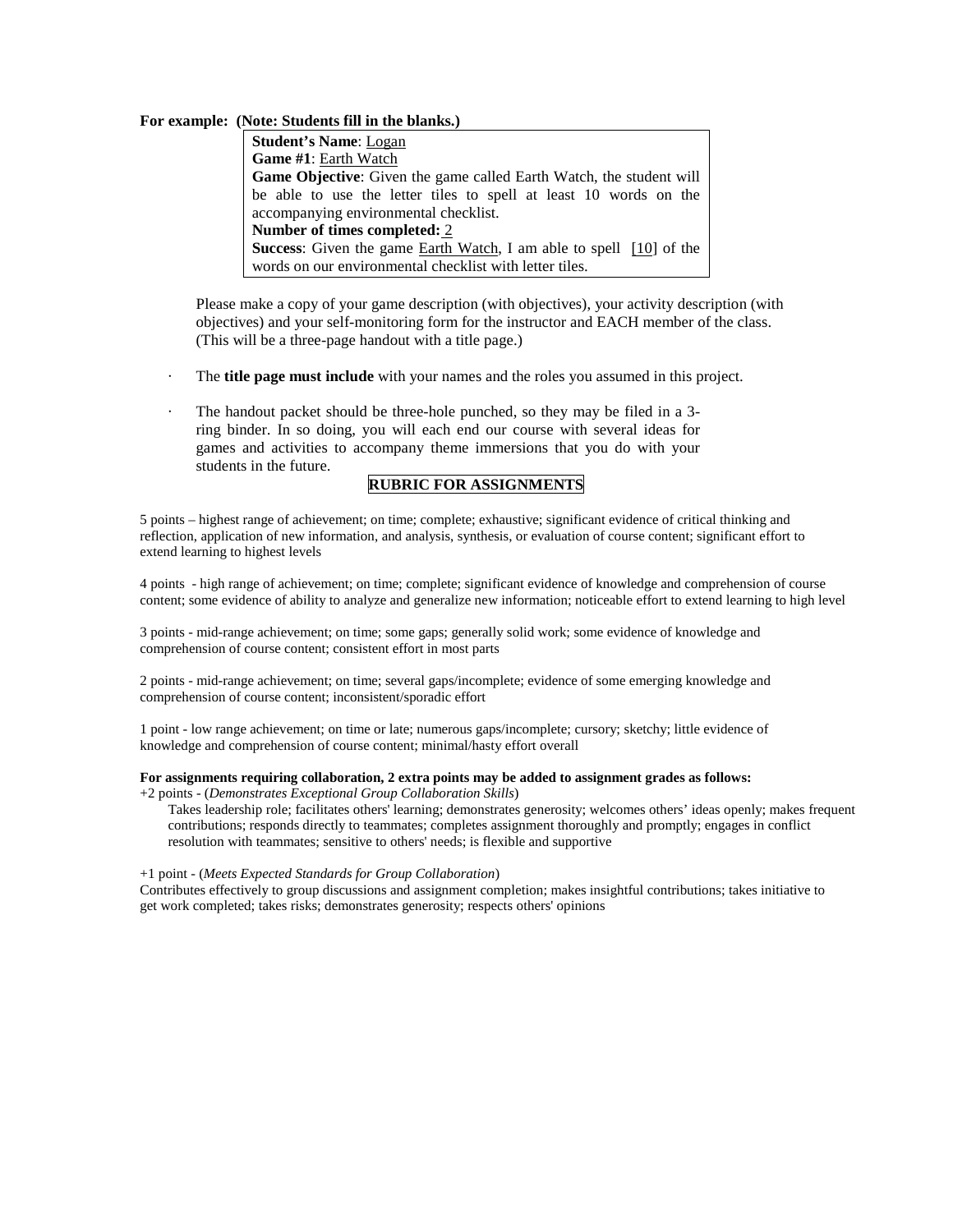# TENTATIVE CLASS SCHEDULE

**NOTES**

| <b>CLASS</b><br>$\#$ | <b>DATE</b>           | <b>TOPICS</b>                                                                                                                                                                                                                            | <b>READINGS</b><br><b>DUE</b>   | <b>ASSIGNMENTS DUE</b><br>(See KEY below.)                                                                               |                                                                                                                                                                                                                                           |
|----------------------|-----------------------|------------------------------------------------------------------------------------------------------------------------------------------------------------------------------------------------------------------------------------------|---------------------------------|--------------------------------------------------------------------------------------------------------------------------|-------------------------------------------------------------------------------------------------------------------------------------------------------------------------------------------------------------------------------------------|
| 1                    | 2/4                   | Introductions; Syllabus;<br>Assignment Details;<br>Online Components;<br>Review of Children's Diverse<br>Learning Styles and<br>Behaviors, Gifts and Talents;                                                                            | C: Ch. 2<br>A: pp. 10-18        | <b>Purchase Books</b><br>Sign-up for Lenski<br>presentations and<br>Allington articles                                   | <b>LENSKI:</b><br><b>ALLINGTON:</b>                                                                                                                                                                                                       |
|                      |                       | Lenski Group Formation;<br>Allington Article Sign-Up;<br><b>Jabberwocky</b><br>CLAD 1: I, 11; 2:I, II                                                                                                                                    |                                 |                                                                                                                          | Goal 1: To develop a<br>sensitivity to and<br>appreciation for<br>children with special<br>learning needs                                                                                                                                 |
| $\overline{2}$       | 2/11                  | <b>Review of Frameworks:</b><br><b>Effective LA Instruction</b><br>Jigsaw: Content Standards &<br><b>Instructional Practices -</b><br>K-3, 4-8, 9-12<br>Reading to Learn (Gr. 6-12)<br>Thank You, Mr. Falker<br>Today was a Terrible Day | F: Ch. 3, 4,<br>5<br>LWJ: Ch. 1 | <b>BRING</b><br><b>FRAMEWORKS</b><br>How do you do? db<br>Lenski #1 $&$ #2<br>Disability Facts db<br>Reading Comments db | Goal 2: To examine<br>the California L. A.<br><b>Framework</b> and<br>Standards, and gain an<br>understanding of the<br>curriculum of<br>language and literacy<br>as they are taught in<br>the elementary, middle<br>and secondary school |
| $\mathfrak{Z}$       | 2/18<br><b>ONLINE</b> | Promoting Reading<br>Engagement;<br>Comprehension: Reading<br>Words and Constructing<br>Meaning<br>CLAD 1: 1; 3:1, II, III                                                                                                               | LWJ: Ch. 2<br>C: Ch. 4 & 5      | Reading Comments db                                                                                                      | Goal 3: To gain an<br>understanding of how<br>patterns of typical and<br>atypical language<br>development influence<br>students academically,<br>socially and<br>behaviorally in today's<br>classrooms                                    |
| $\overline{4}$       | 2/25                  | Oral Communication;<br>Written Expression;<br>Handwriting; Spelling;<br>Journals<br>Opal: The Journal of an<br><b>Understanding Heart</b><br>I Hate English!<br>CLAD 1: I, II, III; 2: III                                               | C: Ch.6, 8,9<br>LWJ: Ch. 3      | <b>BRING CHOATE</b><br>Lenski #3<br>Reading Comments db                                                                  | <b>Goal 4: To become</b><br>familiar with current<br>approaches to the<br>teaching of reading<br>and writing of<br>children with special<br>learning needs                                                                                |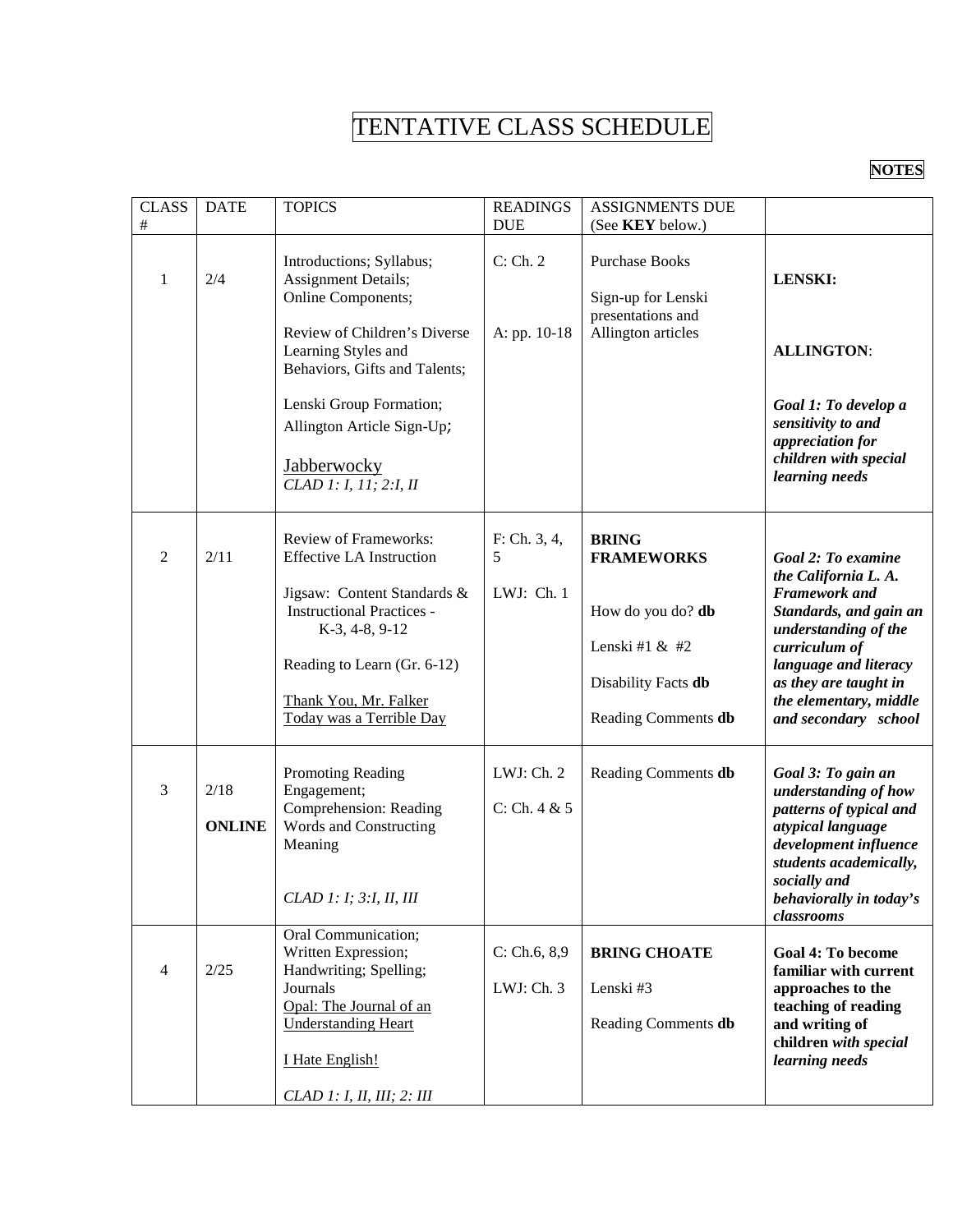| 5 | 3/4<br><b>ONLINE</b> | The Foundation of Learning -<br>Language: Diversity,<br>Difference, or Dysfunction?;<br>English Learners;<br>Comprehending Texts;<br><b>Building Vocabulary</b><br>CLAD 2: I, II, III                                                                                        | C: Ch. 7<br>F: pp. 232-<br>236<br>LWJ: Ch. 4 | Reading Comments db                                          | Goal 5: To understand<br>the value of specifically<br>designed academic<br>instruction lessons in<br><b>English for students</b><br>with diverse cultural<br>and linguistic<br>backgrounds<br>Goal 6: To become<br>sensitive observers of<br>children's language-<br>using behaviors |
|---|----------------------|------------------------------------------------------------------------------------------------------------------------------------------------------------------------------------------------------------------------------------------------------------------------------|----------------------------------------------|--------------------------------------------------------------|--------------------------------------------------------------------------------------------------------------------------------------------------------------------------------------------------------------------------------------------------------------------------------------|
| 6 | 3/11                 | <b>Supporting Struggling</b><br>Readers                                                                                                                                                                                                                                      | LWJ: Ch. 5                                   | Lenski #4 & #5<br>Reading Comments db                        |                                                                                                                                                                                                                                                                                      |
| 7 | 3/18                 | Assessing All Students:<br>Issues and Concerns;<br>Miscue/Running Records;<br>Reading Inventories;<br>Authentic Assessment<br>Portfolios;<br>Performance-Based<br>Assessment<br>Reading Critically; Preparing<br>for Tests; Study Skills<br>Tikki Tikki Tembo<br>CLAD 2: III | F: Ch. 6<br>LWJ: Ch. 8<br>LWJ: Ch. 6         | Lenski #6 & 8<br>Reading Comments db                         | Goals 7&8: To become<br>familiar with informal<br>language and literacy<br>assessment<br>instruments (such<br>as portfolios,<br>performance,<br>and presentation<br>options) and their<br>usefulness in<br>designing appropriate<br><i>instruction</i>                               |
| 8 | $3/25$               | Running Records; RESULTS<br>Assessments; Designing<br>instruction to help students<br>meet end-of-year benchmarks<br>(standards); Explicit<br>Instruction to support spelling.<br><b>Seven Blind Mice</b><br>CLAD 2, III                                                     | LWJ: Ch. 7                                   | Best Practices Report db<br>Lenski #7<br>Reading Comments db | Goal 8: To become<br>familiar with informal<br>language and literacy<br>assessments, such as<br>portfolios,<br>performance and<br>presentation<br>options, and their<br>usefulness in<br>designing<br>appropriate<br>instruction                                                     |
| 9 | 4/8<br><b>ONLINE</b> | Differentiation of LA Instruction<br>Pacing and Complexity;<br>Grouping for Success;<br>Diagnostic Teaching;<br>Principles of Inclusive<br>Instruction                                                                                                                       | F: Ch. 7<br>C: Ch. 3                         | Reading Comments db                                          |                                                                                                                                                                                                                                                                                      |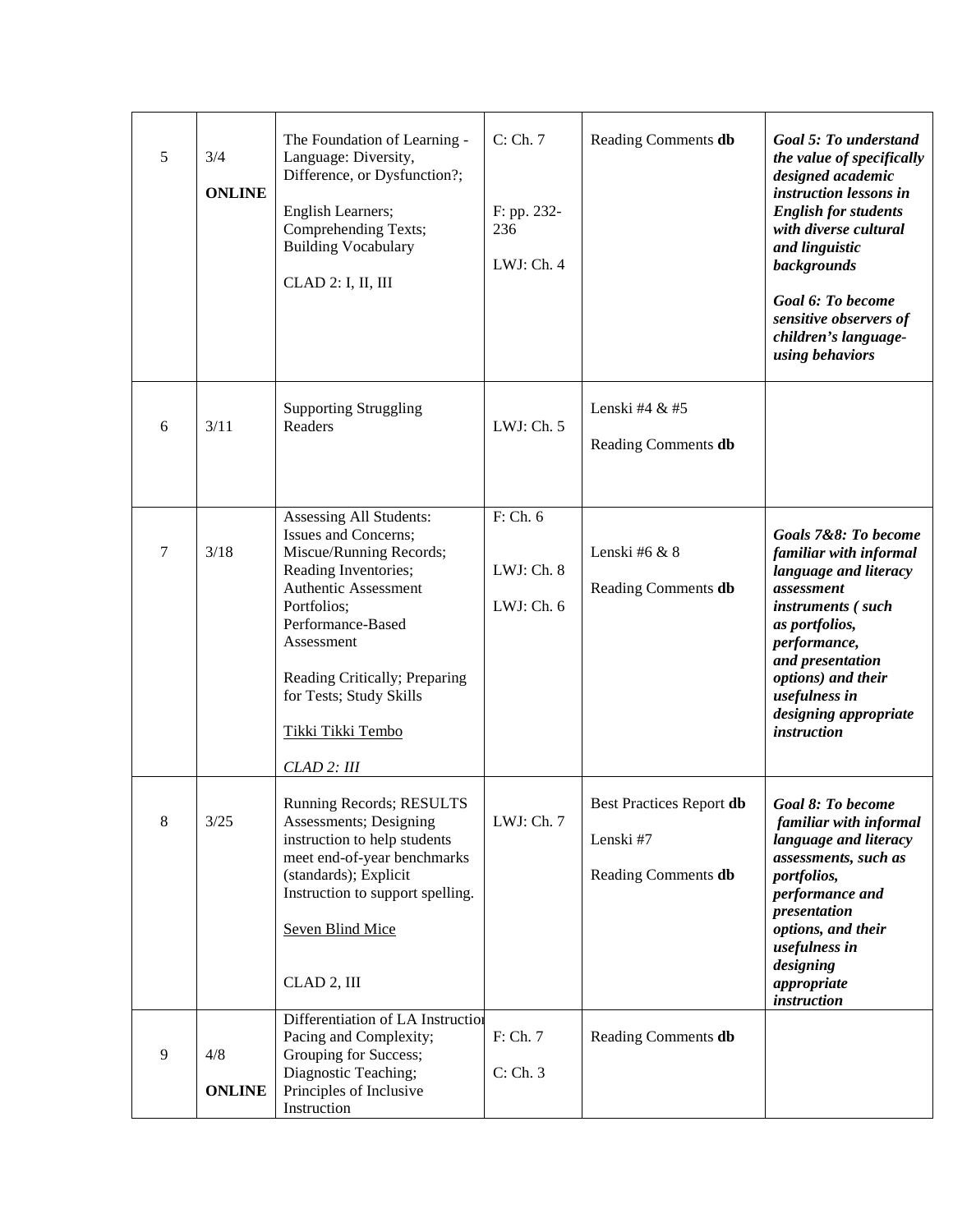| 10 | 4/15                  | Theme Immersion;<br>(Form Theme Exhibit Group)<br>Partner Learning: Peer<br><b>Support Structures;</b><br><b>Conducting Research</b><br>The Wednesday Surprise<br>CLAD 2 & 3: I, II, III | F: pp. 262-<br>275<br>LWJ: Ch. 9                                                                   | Lang-Rich Env't. Project<br>Lenski #9 & Appendix C<br>Reading Comments db | Goal 9: To<br>demonstrate<br>the ability to design<br>and adapt instruction<br>and classroom<br>environments which<br>are responsive to<br>all learners<br>Goal 10: To translate<br>language and literacy<br>assessment and<br>evaluation results into<br>effective instructional<br>goals and objectives for<br>all learners |
|----|-----------------------|------------------------------------------------------------------------------------------------------------------------------------------------------------------------------------------|----------------------------------------------------------------------------------------------------|---------------------------------------------------------------------------|-------------------------------------------------------------------------------------------------------------------------------------------------------------------------------------------------------------------------------------------------------------------------------------------------------------------------------|
| 11 | 4/22<br><b>ONLINE</b> | Text Readability;<br><b>Content Area Issues:</b><br>Information Acquisition,<br>Processing, and Integration<br>CLAD 2:1; 3: I, II, III                                                   | C: Ch. 11<br>(pp. 280-<br>289)<br>C: Ch. 12<br>(pp. 304-<br>311)<br>C: Ch. 13<br>(pp. 336-<br>347) | Best Practices Report db<br>Reading Comments db                           | Goal 11: To<br>understand middle and<br>secondary language<br>and literacy issues in<br>today's classrooms                                                                                                                                                                                                                    |
| 12 | 4/29                  | Managing the Secondary<br>Language and Literacy<br>Environment;<br>Cloze;<br>Portfolio Conf. Sign-Up<br>Reach for the Moon<br><b>Faithful Elephants</b><br>CLAD 2 & 3: I, II, III        | C: Revisit<br>Ch. 8                                                                                | Lenski Appendix D                                                         | Goal 12: To develop an<br>appreciation for the<br>need of all learners to<br>experience success in<br>middle and secondary<br>classrooms                                                                                                                                                                                      |
| 13 | 5/6                   | Portfolio Conferences                                                                                                                                                                    |                                                                                                    | Portfolio Section 15<br>Self Evaluation cm                                |                                                                                                                                                                                                                                                                                                                               |
| 14 | 5/13<br><b>ONLINE</b> | Collaborating to Ensure<br><b>Success</b><br><b>Case Studies</b>                                                                                                                         | F: Ch. 8<br>C: Ch. 16<br>F: Ch. 9                                                                  | Reading comments db                                                       | Goal 13: To develop<br>effective collaboration<br>skills which will assist<br>in positively<br>influencing language<br>and literacy<br>curriculum decisions<br>in today's schools                                                                                                                                             |
|    |                       |                                                                                                                                                                                          |                                                                                                    |                                                                           | Goal 14: To develop<br>the ability to select<br>appropriate materials<br>and instructional<br>strategies to meet the<br>individual needs of<br>students                                                                                                                                                                       |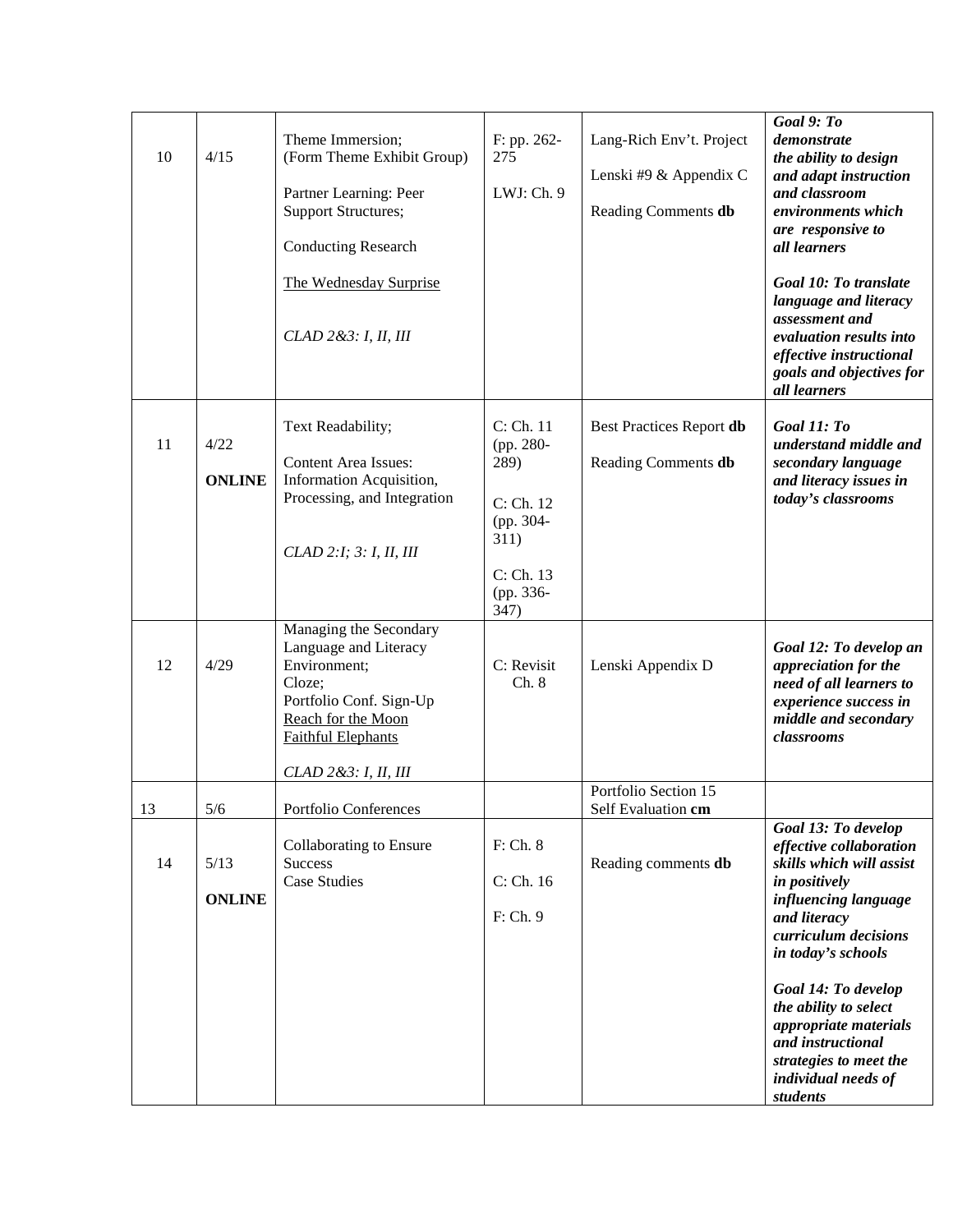| 15 | 5/20 | Theme Exhibit Presentations;<br><b>Reflections and Directions:</b><br>Keeping the Child in Focus                                                                                                                  | Theme Exhibit<br><b>Presentations</b> |  |
|----|------|-------------------------------------------------------------------------------------------------------------------------------------------------------------------------------------------------------------------|---------------------------------------|--|
|    |      | Goal 15: To develop a respect<br>for each students, his/her<br>abilities and background, and<br>the student's rights to<br>instruction that meets his/her<br><i>individual needs</i><br>CLAD 1, 2 & 3: I, II, III | Course Evaluation                     |  |

| <b>KEY to TEXT AUTHORS</b>   | <b>NOTATED AS:</b> |
|------------------------------|--------------------|
| Allington                    |                    |
| CA Dept. of Ed. (Frameworks) |                    |
| Choate                       |                    |
| Lenski, Wham, & Johns        | .WI                |
|                              |                    |

| <b>Unbatt</b>                      |     |                                                        |
|------------------------------------|-----|--------------------------------------------------------|
| Lenski, Wham, & Johns              | LWJ |                                                        |
|                                    |     |                                                        |
| <b>KEY to ASSIGNMENT NOTATIONS</b> |     | WHERE ASSIGNMENTS ARE DUE                              |
| db                                 |     | Posted to Discussion Board in online course supplement |
| cm                                 |     | Posted in Class Mail in online course supplement       |
| no notation                        |     | Due in class                                           |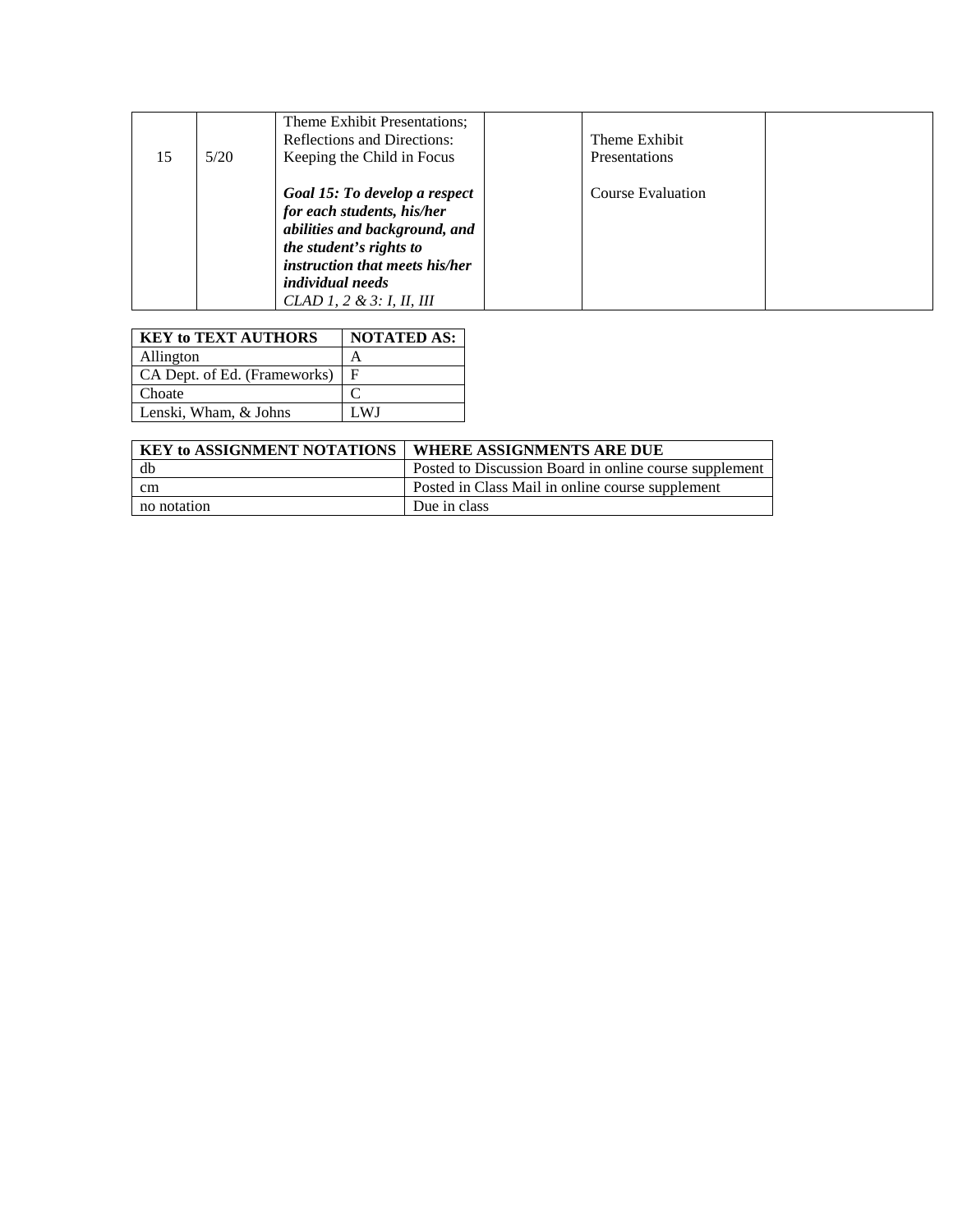# WEB SITES FOR LITERACY EDUCATORS (From the Homepage of Dr. Laurie Stowell)

1. International Reading Association (http://www.ira.org/ ) Online magazine: Reading Online (http://www.readingonline.org/

2. National Council of Teachers of English (http://www.ncte.org/ )

3. American Library Association (http://www.ala.org )Association for library service to children ( ala.org/alcs/ ) Look for Newberry & Caldecott winners announcement in late Jan. or early Feb. Also look for notable web sites for kids and 700 cool web sites for kids.

4. Children's Literature Web Guide (http://www.ucalgary.ca/ ~dkbrown/index.html). One of the best web sites for children's lit: includes best books for kids, award books, resources for writers and teachers and much more.

5. Teachers helping teachers(http://www.pacificnet.net/~mandel/index.html) By teachers for teachers, lesson ideas - all subjects, bibliographies, stress reducers & more.

6. K-12 Internet Resources (gopher://informns.k12.mn.us:70/11/best-k12) Lots of links to organizations, educational materials, projects and lessons.

7. AskERIC home page (http://ericir.syr.edu).

8. Young Writers Society on the WWW (http://www.millerclan.com/YoungWriters/intro.html) Kid's writing and kid's reviews of books.

9. Childrens Book Council (http://www.cbcbooks.org/)

10. Book Nook (http://i-site.on.ca/booknook/) Book reviews by and for kids.

11. Publishers Weekly Childrens Bestseller List (http://www.bookwire.com/pw/bsl/childrens/current.childrens.htm/)

12. Kidopedia (http://rdz.stjohns.edu/kidopedia/). encyclopedia written by and for kids.

13. US Department of Education (http://acceric@inet.ed.gov/)

14. Calilfornia Department of Education (**<http://goldmine.cde.ca.gov/>**)

15. Kids and Parents on the Web (http://www.repress.com).Over 700 education related internet resources for parents and kids.

16. Index to Children's Book Authors and Illustrators (http://falcon.jmu.edu/~ramseyil/biochildhome.htm)

17. Online books stores: Amazon Book Store (http://www.amazon.com) Barnes and Noble ( http://barnesandnoble.com/ )Includes book reviews and opportunities for anyone to write book reviews. Sometimes the author writes about the book.

18. School Registry (http://hillside.coled.umn.edu.others.html). Students can visit other school sites around the world.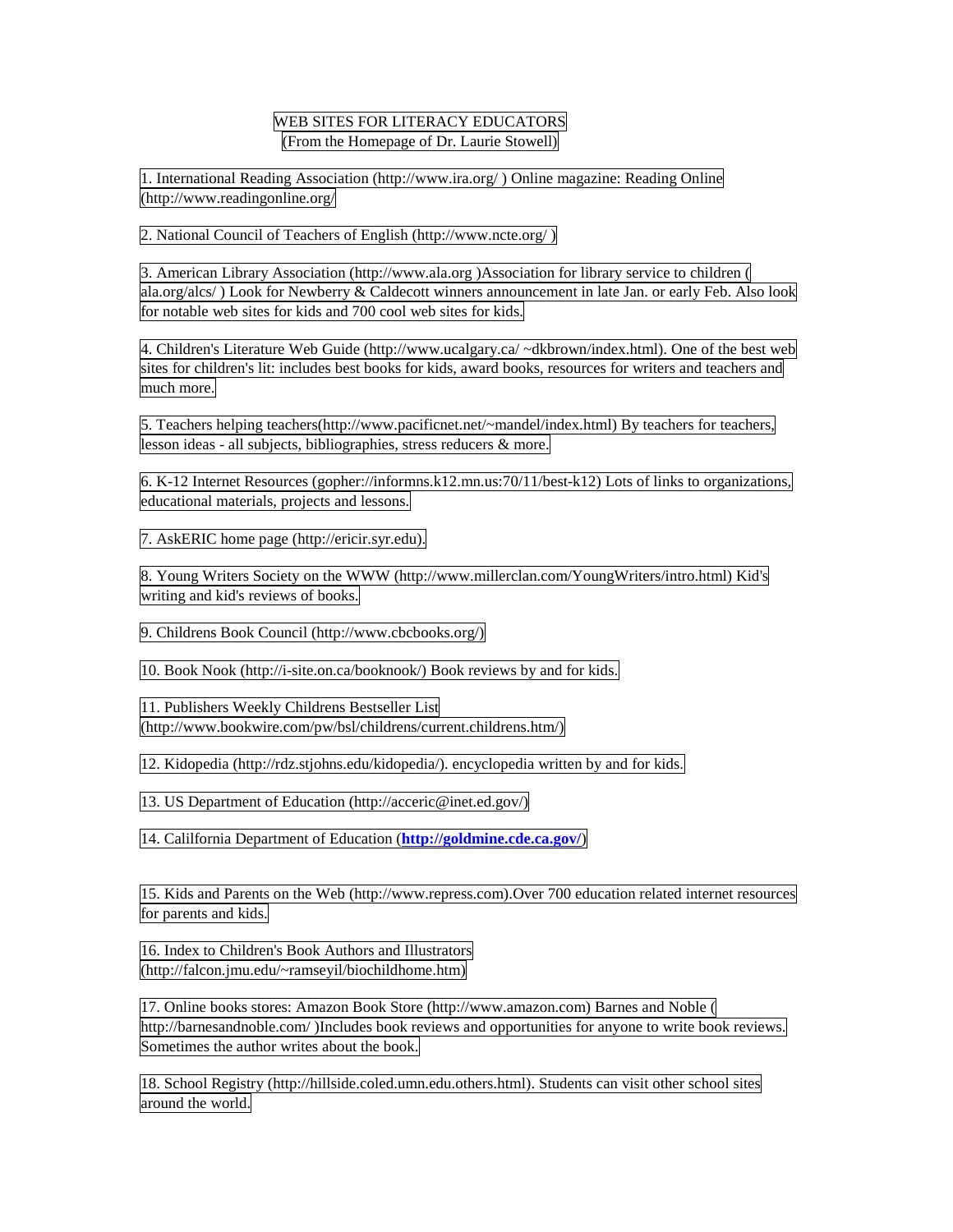19. Michigan for Public Education (http://www.ashay.com/mpe/ ) Political activist group for literacy education

20. Reading for all (http://www.readingforall.org)Another literacy political advocacy group

21. Classroom Connect (http://www.classroom.net/). Educational journal about using technology in the classroom, includes search tools and lesson plans.

22. Global Schoolhouse Net Foundation (http://gsn.org). Classroom projects, opportunities for collaboration, and school web pages.

23. Scholastic (http://Scholastic.com/). Tons of teacher resources, student projects, professional development, Instructor magazine, Goosebumps, Anamorphs, Magic Schoolbus, etc..

24. Poetry Pals K-12 Student Poetry Publishing Project. (http://www.geocities.com/EnchantedForest/5165/)

25. Kathy Schrock's Web Site for Educators (http://www.capecod.net/schrockguide/) Keeps a current list of web sites which enhance curriculum and professional development for teachers.

26. Create Your Own Newspaper (http://www.crayon.net)

27. Heinemann (http://www.heinemann.com) Professional books and teaching ideas

28. School Library Hotspots (http://www. mbnet.mb.ca/~mstimson/text/hotspots.html) Search tools, information sites, lesson plans, book reviews, many other resources.

29. Writing Multicultural Children's Books (http://www.users.interport.net/~hdu/multicul.htm)

30. Carol Hurst's Children's literature Web site (http://www.carolhurst.com)

31. KidzPage: Poetry and Verse for children of all ages (http://web.aimnet.com/~veeceet/kids/better.htm/)

32. Inspiration Point Archives (http://www.webcom.com/justcaus/archive1.htm/)

32. Dav Pilkey's web site o'fun (www.pilkey.com/ ) Children's author with background on his books and teaching ideas. Fun site for kids.

33. Children's Literature Ring (http://www.geocities.com/Athens/3777/ring.html) A collection of web sites about children's literature.

34. Books Every child should read (http://homearts.com/depts/relat/bookintr.htm)

35. Houghton Mifflin Kids Clubhouse(http://www.eduplace.com/kids/book/index.html)

36. Society of Children's Book Writers and Illustrators (http://www.scbwi.org/)

37. Hungry Mind Review: Literature for Teens (Author's Favorite Books) (http://www.bookwire.com/hmr/Review/recom.html)

38. Constitutional Rights Foundation (www.crf-usa.org/ ) Their mission is to enable people to acquire a deeper understanding of citizenship. Teaching ideas and lesson plans available